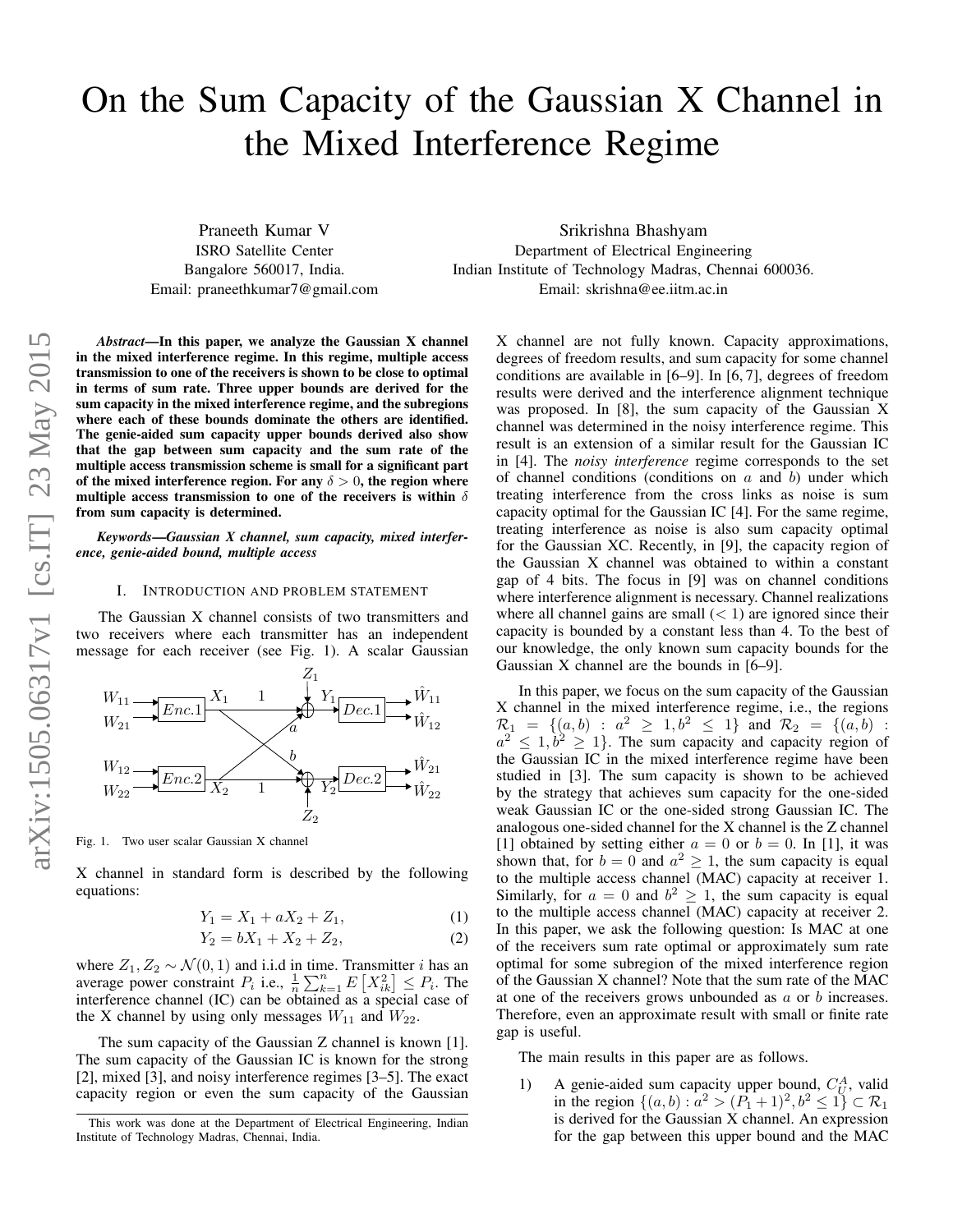sum rate at receiver 1 is derived. The gap goes to zero as  $a^2 \to \infty$ .

- 2) Another genie-aided sum capacity upper bound,  $C_U^B$ , valid in the region  $\{(a, b) : a^2 \ge 1, b^2 < 1/(a^2 P_2 + a^2) \}$  $|1|^2$   $\subset \mathcal{R}_1$  is derived for the Gaussian X channel. Again, an expression for the gap between this upper bound and the MAC sum rate at receiver 1 is derived.
- 3) A simple sum capacity upper bound,  $C_U^C$ , valid in the whole region  $\mathcal{R}_1$ , is then compared with the above two genie-aided bounds. The sub-regions where each upper bound provides the best bound are determined.
- 4) Using these bounds, the regime of possible  $(a, b)$ where the gap between the upper and lower bounds is less than an arbitrary  $\delta > 0$  is obtained (See Remark 5). We denote this regime  $\mathcal{R}_{\delta}$  (note  $\mathcal{R}_{\delta} \subset \mathcal{R}_1$ ). Thus, MAC at receiver 1 is  $\delta$  close to optimal in terms of sum rate in this subregion.
- 5) Similar results can be obtained for subregions of  $\mathcal{R}_2$ by interchanging the roles of  $a$  and  $b$ , and  $P_1$  and  $P_2$ . In this subregion, MAC at receiver 2 is  $\delta$  close to optimal in terms of sum rate.

### II. SUM CAPACITY BOUNDS IN REGION  $\mathcal{R}_1$

In this section, we derive genie-aided upper bounds for sum capacity of the Gaussian X channel in  $\mathcal{R}_1$ . We compare these bounds with the sum rate achieved by MAC at receiver 1.

#### *A. MAC strategy at receiver 1 and its sum rate*

The strategy corresponding to *MAC at receiver 1* is the following. Messages to receiver 2,  $W_{21}$ ,  $W_{22}$ , are not transmitted, and messages  $W_{11}$ ,  $W_{12}$  are transmitted using the optimal Gaussian MAC coding strategy to receiver 1. The sum rate achieved by this strategy is given by:

$$
R_{MAC,1} = \frac{1}{2} \log_2 \left( 1 + P_1 + a^2 P_2 \right). \tag{3}
$$

# B. Genie-aided sum capacity upper bound  $C_U^A$

*Theorem 1:* (a) For a Gaussian X channel with  $b^2 \le 1$ and  $a^2 > (P_1 + 1)^2$ , the sum capacity of X channel  $C_{sum}$  is bounded as follows:

$$
C_{sum} \le R_{MAC,1} + \frac{1}{2} \log_2 \left( \frac{1 - \frac{P_1 + 1}{a^2}}{1 - \frac{(P_1 + 1)^2}{a^2}} \right) =: C_U^A. \tag{4}
$$

(b) For a Gaussian X channel with  $b^2 \leq 1$  and  $a^2 >$  $(P_1+1)[(P_1+1)2^{2\delta}-1]$  $\frac{(P_1+1)Z}{2^{2\delta}-1}$ , we have  $C_{sum} - R_{MAC,1} < \delta$ .

*Proof:* (a) Consider the genie-aided X channel with side information  $S_1$  given to the receiver 1. Let the side information be  $S_1 = X_2 + \eta W$  where  $W \sim \mathcal{N}(0, 1)$ , and W is correlated with  $Z_1$  with correlation coefficient  $\rho$ . We will find an upper bound on the sum capacity of the genie-aided channel which in turn is an upper bound to the original X channel.

Intuitively, we will argue all the messages decodable in the original channel are decodable by the genie enhanced receiver 1.  $W_{11}$ ,  $W_{12}$  can be decoded reliably by the enhanced receiver 1 as they can be decoded in the original channel.  $W_{22}$  can be decoded from  $S_1$  at the receiver 1 for  $\eta^2 \le 1$  because receiver 2 in the original channel can decode it from  $Y_2$ . Then, using the decoded  $W_{12}$ ,  $W_{22}$ , the enhanced receiver 1 decodes  $W_{21}$ by cancelling the effect of  $X_2$  to get  $X_1 + Z_1$ , which is a less noisy signal than  $Y_2$  for  $b^2 \le 1$ . Finally, we choose  $\rho$  to reduce the gap between the sum capacity upper bound and the sum rate of the MAC at receiver 1.

$$
n(R_{11} + R_{12} + R_{21} + R_{22}) = H(W_{11}, W_{12}, W_{21}, W_{22})
$$
  
=  $I(W_{11}, W_{12}, W_{21}, W_{22}; Y_1^n, S_1^n)$   
+  $H(W_{11}, W_{12}, W_{21}, W_{22}|Y_1^n, S_1^n)$  (5)

First, expand and bound the term  $H(W_{11}, W_{12}, W_{21}, W_{22}|Y_1^n, S_1^n)$  as follows.

$$
H(W_{11}, W_{12}, W_{21}, W_{22}|Y_1^n, S_1^n)
$$
  
=  $H(W_{11}|Y_1^n, S_1^n) + H(W_{12}|Y_1^n, S_1^n, W_{11})$   
+  $H(W_{22}|Y_1^n, S_1^n, W_{11}, W_{12})$   
+  $H(W_{21}|Y_1^n, S_1^n, W_{11}, W_{12}, W_{22})$  (6)  
 $\stackrel{(a)}{\leq} H(W_{11}|Y_1^n, S_1^n) + H(W_{12}|Y_1^n, S_1^n) + H(W_{22}|S_1^n)$   
+  $H(W_{21}|Y_1^n, W_{12}, W_{22}),$  (7)

where step  $(a)$  follows from the fact that conditioning reduces the entropy. Since  $W_{11}$  and  $W_{12}$  have to be decodable at receiver 1, using Fano's inequality, the first two terms in (7) can be bounded by  $n(\epsilon_{1n} + \epsilon_{2n})$ , where  $\epsilon_{1n}$  and  $\epsilon_{2n}$  tend to 0 as  $n \to \infty$ . The next two terms can be bounded under the conditions assumed for  $a^2$  and  $b^2$  in the theorem statement.

Consider the fourth term  $H(W_{21}|Y_1^n, W_{12}, W_{22})$  in (7).

$$
H(W_{21}|Y_1^n, W_{12}, W_{22})
$$
  
=  $H(W_{21}|X_1^n + aX_2^n + Z_2^n, W_{12}, W_{22})$   
 $\stackrel{(b)}{=} H(W_{21}|X_1^n + Z_2^n, W_{12}, W_{22})$   
 $\stackrel{(c)}{\leq} H(W_{21}|X_1^n + \frac{Z_2^n}{b}, W_{12}, W_{22})$   
=  $H(W_{21}|bX_1^n + Z_2^n, W_{12}, W_{22})$   
 $\stackrel{(b)}{=} H(W_{21}|bX_1^n + X_2^n + Z_2^n, W_{12}, W_{22})$   
=  $H(W_{21}|Y_2^n, W_{12}, W_{22})$   
 $\stackrel{(d)}{\leq} H(W_{21}|Y_2^n) \stackrel{(e)}{\leq} n\epsilon_{4n},$  (8)

where (b) holds since  $X_2^n$  is a deterministic function of  $W_{12}, W_{22}, (c)$  holds since  $\overline{X}_1^n + \overline{Z}_2^n$  is a less noisy version than  $X_1^n + \frac{Z_2^n}{b}$  for  $b^2 \le 1$ , (d) holds because conditioning reduces entropy, and (e) holds by Fano's inequality and  $\epsilon_{4n}$ tends to 0 as  $n \to \infty$ .

Now consider the third term  $H(W_{22}|S_1^n)$  in (7).

$$
H(W_{22}|S_1^n) = H(W_{22}|X_2^n + \eta W^n)
$$
  
\n
$$
\leq H(W_{22}|X_2^n + Z_2^n)
$$
  
\n
$$
\stackrel{\text{(g)}}{=} H(W_{22}|X_2^n + Z_2^n, W_{11}, W_{21})
$$
  
\n
$$
\stackrel{\text{(h)}}{=} H(W_{22}|bX_1^n + X_2^n + Z_2^n, W_{11}, W_{21})
$$
  
\n
$$
\stackrel{\text{(i)}}{\leq} H(W_{22}|Y_2^n) \stackrel{\text{(j)}}{\leq} n\epsilon_{3n},
$$
\n(9)

where  $(f)$  holds since  $X_2^n + \eta W^n$  is a less noisy version of  $X_2^n + Z_2^n$  for  $\eta^2 \leq 1$ , (g) holds since  $W_{11}$  and  $W_{21}$ are independent of the other variables  $W_{22}$ ,  $X_2^n$  and  $Z_2^n$ , (h) holds since  $X_1^n$  is a function of  $W_{11}, W_{21}, (i)$  holds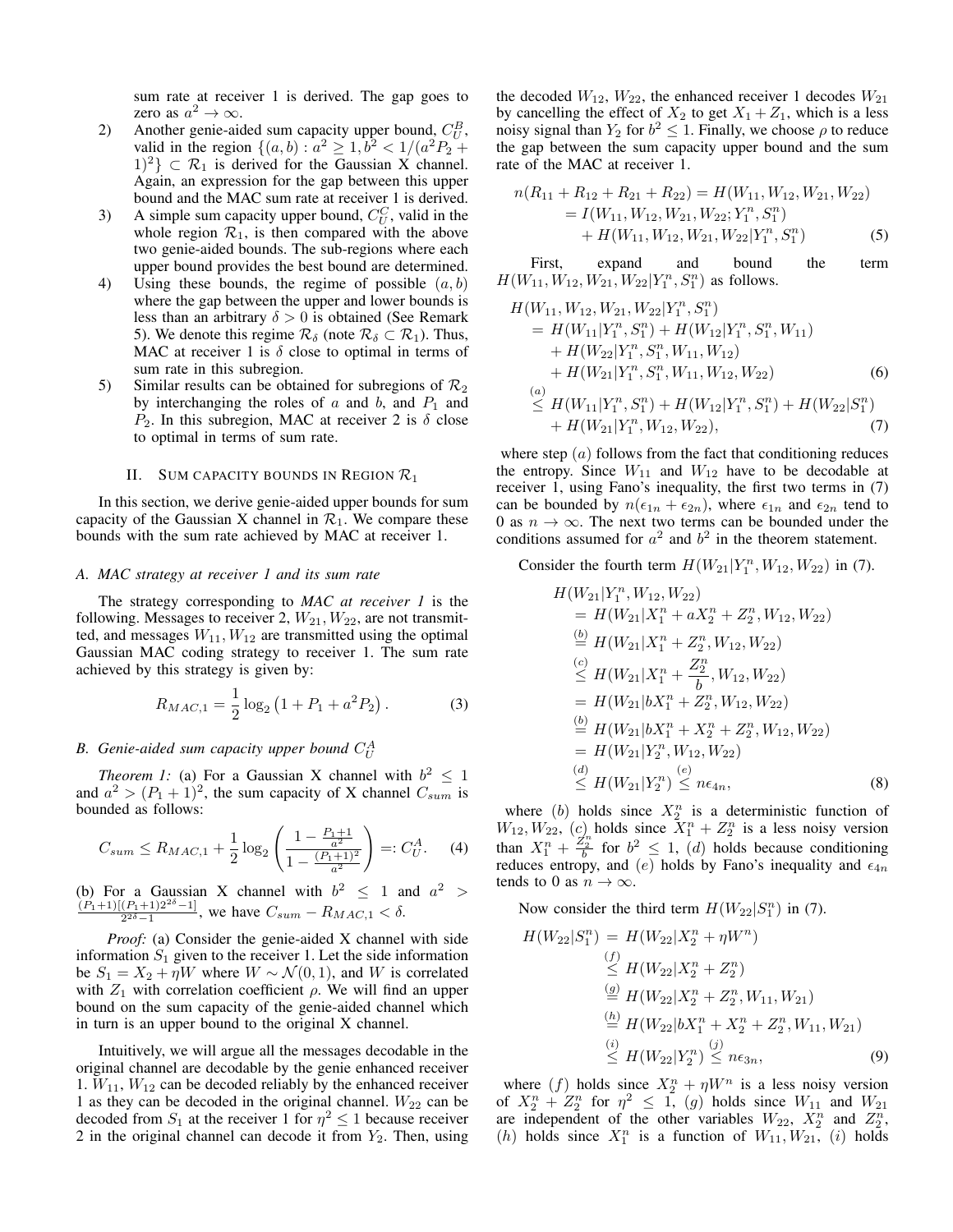because conditioning reduces entropy, and  $(j)$  holds by Fano's inequality and  $\epsilon_{3n}$  tends to 0 as  $n \to \infty$ . Therefore, we have  $H(W_{11}, W_{12}, W_{21}, W_{22}|Y_1^n, S_1^n) \le n(\epsilon_{1n} + \epsilon_{2n} + \epsilon_{3n} + \epsilon_{4n}) =:$  $n\epsilon$ , and

$$
n(R_{11} + R_{12} + R_{21} + R_{22} - \epsilon)
$$
  
\n
$$
\leq I(W_{11}, W_{12}, W_{21}, W_{22}; Y_1^n, S_1^n)
$$
(10)  
\n
$$
= h(Y_1^n, S_1^n) - h(Y_1^n, S_1^n | W_{11}, W_{12}, W_{21}, W_{22})
$$
  
\n
$$
= h(Y_1^n, S_1^n) - nh(Z_1, \eta W)
$$
  
\n(j)  
\n
$$
\leq nh(Y_{1G}, S_{1G}) - nh(Z_1, \eta W)
$$
  
\n
$$
= nI(X_{1G}, X_{2G}; Y_{1G}, S_{1G})
$$
  
\n
$$
= nI(X_{1G}, X_{2G}; Y_{1G}) + nI(X_{1G}, X_{2G}; S_{1G}|Y_{1G})
$$
  
\n
$$
= nR_{MAC,1} + nI(X_{1G}, X_{2G}; S_{1G}|Y_{1G}),
$$
(11)

where step (j) is because the Gaussian distribution maximizes the joint entropy term. Now consider  $I(X_{1G}, X_{2G}; S_{1G}|Y_{1G}) = I(X_{2G}; S_{1G}|Y_{1G}) +$  $I(X_{1G}; S_{1G}|Y_{1G}, X_{2G})$ . The first term can be made zero if [4, Lemma 8]

$$
\eta \rho = \frac{P_1 + 1}{a}.\tag{12}
$$

The second term  $I(X_{1G}; S_{1G}|Y_{1G}, X_{2G})$  cannot be made zero and is, therefore, the gap between the sum capacity upper bound and sum rate achieved by MAC at receiver 1.

$$
I(X_{1G}; S_{1G}|Y_{1G}, X_{2G})
$$
  
=  $I(X_{1G}; X_{2G} + \eta W | X_{1G} + aX_{2G} + Z_1, X_{2G})$  (13)

$$
= h(X_{2G} + \eta W | X_{1G} + aX_{2G} + Z_1, X_{2G})
$$
\n(14)

$$
-h(X_{2G} + \eta W | X_{1G} + aX_{2G} + Z_1, X_{1G}, X_{2G})
$$
 (15)

$$
= h(\eta W | X_{1G} + Z_1) - h(\eta W | Z_1)
$$
\n(16)

$$
= \frac{1}{2} \log_2 \left( \frac{1 - \frac{\rho^2}{P_1 + 1}}{1 - \rho^2} \right) \text{ bits}
$$
 (17)

Note that we can choose any  $\rho^2 \le 1$  as long as (12) and  $\eta^2 \le$ 1 are also satisfied, i.e., we need to satisfy  $1 \ge \rho^2 \ge \frac{(P_1+1)^2}{a^2}$ . Since (17) is increasing in  $\rho$ , to get the smallest upper bound, we choose  $\rho^2 = \frac{(P_1+1)^2}{a^2}$ . This gives the upper bound (4) in the statement (a) of the theorem.

(b) The gap is bounded by  $\delta$  if  $\frac{1}{2} \log_2 \left( \frac{1 - \frac{P_1 + 1}{a^2}}{1 - (P_1 + 1)} \right)$  $1-\frac{(P_1+1)^2}{2}$  $\delta$ . Simplifying this inequality results in statement (b) of the  $\vert$  < theorem.

*Remark 1:* The gap between the sum capacity upper bound and the sum rate of MAC at receiver 1 reduces with increasing  $a^2$  and goes to zero as  $a^2 \to \infty$  (Some numerical examples are shown in Fig. 4 of Section IV). To see this, rewrite the gap in the form  $\ln \left( \frac{1 - \frac{x}{v+1}}{1-x} \right)$ , where  $v = P_1$  and  $0 \le x = \frac{(P_1 + 1)^2}{a^2}$ 1. Using Taylor's series,  $\ln(1-x) = -\sum_{n=1}^{\infty} \frac{x^n}{n}$  $\frac{c^n}{n}$ , for  $|x|$  < 1 , and we can bound as follows

$$
\left(\frac{v}{1+v}\right)\ln\left(\frac{1}{1-x}\right) \le \ln\left(\frac{1-\frac{x}{v+1}}{1-x}\right) \le \ln\left(\frac{1}{1-x}\right) (18)
$$

for  $0 \leq x < 1$ . As  $x \to 0$ ,  $\ln\left(\frac{1}{1-x}\right)$  goes to zero linearly in x. Therefore, the gap between the upper and lower bounds approches zero as  $a^2 \to \infty$ .

*Remark 2:* The MAC at receiver 1 is  $\delta$  close to optimal in terms of sum capacity for most of the mixed interference regime  $\mathcal{R}_1$  except for a finite subregion.

*Remark 3:* Unlike the approximate sum capacity result in this paper, an exact sum capacity result for a subregion of the mixed interference regime is claimed in [10, Sec. 6, Thm. 4]. However, there is an error in step (iii) of the proof of Thm. 4 in [10] which allows the gap between the upper bound and the MAC strategy sum rate to go to 0.

# C. Genie-aided sum capacity upper bound  $C_U^B$

*Theorem 2:* (a) For a Gaussian X channel with  $a^2 \ge 1$ and  $b^2 < \frac{1}{(a^2P_2+1)^2}$ , the sum capacity of X channel  $C_{sum}$  is bounded as follows:

$$
C_{sum} \le R_{MAC,1} + \frac{1}{2} \log_2 \left( \frac{1 - b^2(a^2 P_2 + 1)}{1 - b^2(a^2 P_2 + 1)^2} \right) =: C_U^B.
$$
\n(b) For a Gaussian X channel with  $a^2 \ge 1$  and  $b^2 < \frac{(2^{2\delta} - 1)}{((a^2 P_2 + 1)2^{2\delta} - 1)(a^2 P_2 + 1)}$ , we have  $C_{sum} - R_{MAC,1} < \delta$ .

*Proof:* (a) The proof technique is similar to the proof of Theorem 1 (a) except that a different genie is chosen. Consider the genie-aided X channel with side information  $S_1 = bX_1 + \eta W$ , where  $W \sim \mathcal{N}(0, 1)$  is correlated with  $Z_1$ and  $\rho$  is the correlation coefficient. A similar intuitive argument as in Theorem 1 can also be made here. Here,  $W_{21}$  can be decoded from  $S_1$  at the receiver 1 for  $\eta^2 \le 1$  because receiver 2 in the original channel can decode it from  $Y_2$ . Then, using the decoded  $W_{11}$ ,  $W_{21}$ , the enhanced receiver 1 decodes  $W_{22}$ by cancelling the effect of  $X_1$  to get  $X_2 + \frac{Z_1}{a}$ , which is a less noisy signal than  $Y_2$  for  $a^2 \geq 1$ .

Expand and bound the term  $H(W_{11}, W_{12}, W_{21}, W_{22}|Y_1^n, S_1^n)$  as follows.

$$
H(W_{11}, W_{12}, W_{21}, W_{22}|Y_1^n, S_1^n)
$$
  
\n
$$
\leq H(W_{11}|Y_1^n, S_1^n) + H(W_{12}|Y_1^n, S_1^n) + H(W_{21}|S_1^n)
$$
  
\n
$$
+ H(W_{22}|Y_1^n, W_{11}, W_{21}),
$$
\n(20)

Since  $W_{11}$  and  $W_{12}$  have to be decodable at receiver 1, using Fano's inequality, the first two terms in (20) can be bounded by  $n(\epsilon_{1n} + \epsilon_{2n})$ , where  $\epsilon_{1n}$  and  $\epsilon_{2n}$  tend to 0 as  $n \to \infty$ .

As done in (8), the fourth term  $H(W_{22}|Y_1^n, W_{11}, W_{21})$ in (20) can be bounded as  $H(W_{22}|Y_1^n, W_{11}, W_{21}) \leq$  $H(W_{22}|Y_2^n) \leq n\epsilon_{4n}$  for  $a^2 \geq 1$  since  $X_2^n + \frac{Z_2^n}{a}$  is a less noisy version than  $X_2^n + Z_2^n$ . As done in (9), the third term  $H(W_{21}|S_1^n)$  in (20) can be bounded as  $H(W_{21}|S_1^n) \le$  $H(W_{21}|Y_2^n) \leq n\epsilon_{3n}$  for  $\eta^2 \leq 1$ . Therefore, we have  $H(W_{11}, W_{12}, W_{21}, W_{22}|Y_1^n, S_1^n) \leq n(\epsilon_{1n} + \epsilon_{2n} + \epsilon_{3n} + \epsilon_{4n}) =:$  $n\epsilon$ . As done in equations (10) to (11), it can be shown that

$$
n(R_{11} + R_{12} + R_{21} + R_{22} - \epsilon) \le nR_{MAC,1} + nI(X_{1G}, X_{2G}; S_{1G}|Y_{1G}).
$$

Now consider  $I(X_{1G}, X_{2G}; S_{1G}|Y_{1G}) = I(X_{1G}; S_{1G}|Y_{1G}) +$  $I(X_{2G}; S_{1G}|Y_{1G}, X_{1G})$ . The first term can be made zero if [4, Lemma 8]

$$
\eta \rho = b(a^2 P_2 + 1). \tag{21}
$$

The second term  $I(X_{2G}; S_{1G}|Y_{1G}, X_{1G})$  cannot be made zero and is, therefore, the gap between the sum capacity upper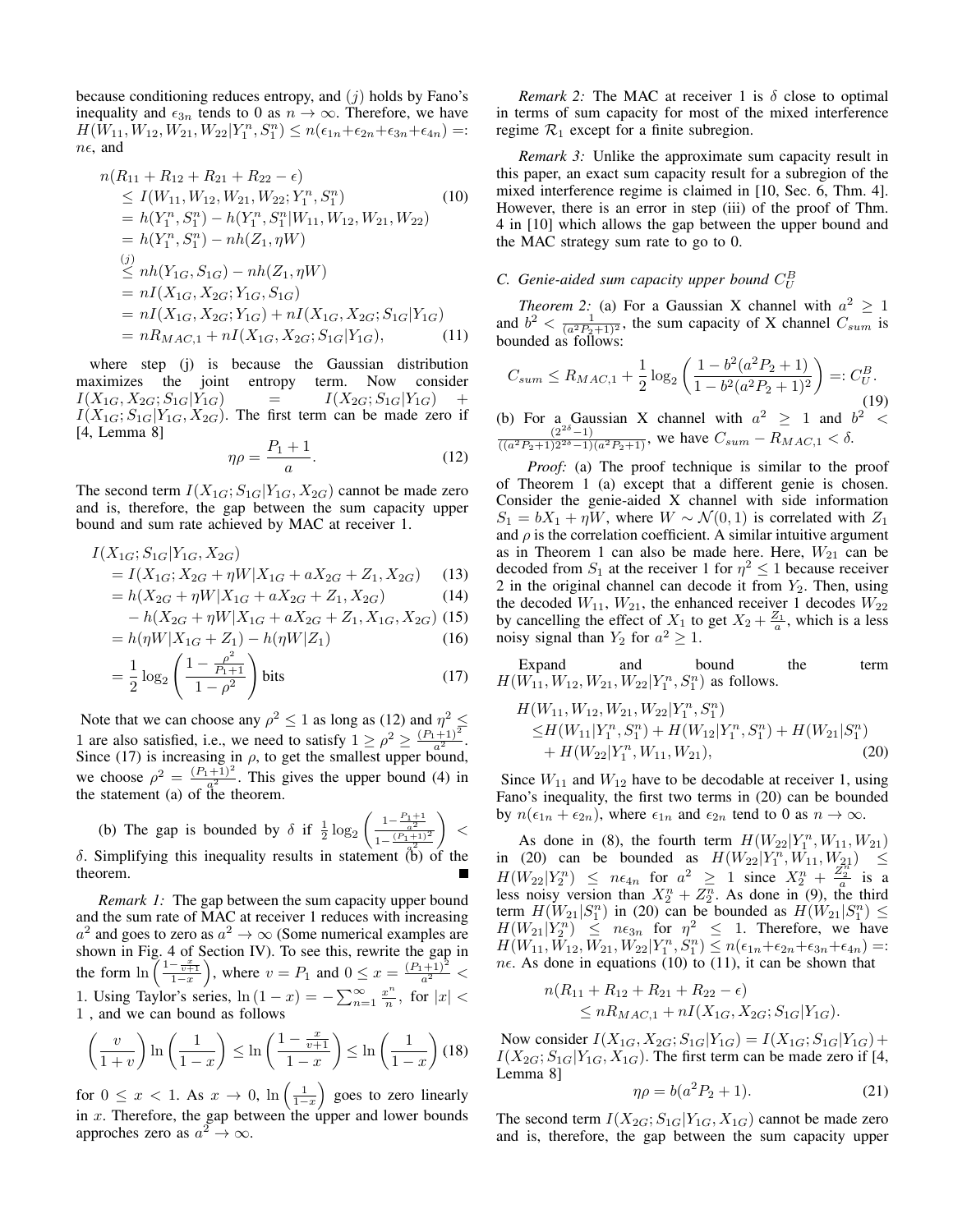bound and sum rate achieved by MAC at receiver 1. It can be shown that

$$
I(X_{2G}; S_{1G}|Y_{1G}, X_{1G}) = \frac{1}{2} \log_2 \left( \frac{1 - \frac{\rho^2}{a^2 P_2 + 1}}{1 - \rho^2} \right)
$$
 bits. (22)

Note that we can choose any  $\rho^2 \leq 1$  as long as (21) and  $\eta^2 \le 1$  are also satisfied, i.e., we need to satisfy  $1 \ge \rho^2 \ge b^2(a^2P_2+1)^2$ . Since (22) is increasing in  $\rho$ , to get the smallest upper bound, we choose  $\rho^2 = b^2(a^2P_2 + 1)^2$ . This gives the upper bound (19) in the statement (a) of the theorem.

(b) The gap is bounded by  $\delta$  if  $\frac{1}{2} \log_2 \left( \frac{1 - b^2 (a^2 P_2 + 1)}{1 - b^2 (a^2 P_2 + 1)^2} \right)$  <  $\delta$ . Simplifying this inequality results in statement (b) of the theorem.

*Remark 4:* The gap between the sum capacity upper bound and the sum rate of MAC at receiver 1 reduces with decreasing  $b^2$  and goes to zero as  $b^2 \rightarrow 0$  (based on the argument in Remark 1).

# D. Sum capacity upper bound  $C_{U}^{C}$

*Theorem 3:* (a) For a Gaussian X channel with  $a^2 \geq 1$ , the sum capacity of X channel  $C_{sum}$  is bounded as follows:

$$
C_{sum} \le R_{MAC,1} + \frac{1}{2} \log_2 \left( 1 + b^2 P_1 \right) =: C_U^C. \tag{23}
$$

(b) For a Gaussian X channel with  $a^2 \ge 1$  and  $b^2 < \frac{(2^{2\delta}-1)}{P_1}$  $\frac{-1)}{P_1},$ we have  $C_{sum} - R_{MAC,1} < \delta$ .

*Proof:* (a) The sum of the rates of the messages  $W_{11}$ ,  $W_{12}$ , and  $W_{22}$  is upper bounded by the sum capacity of the Z channel obtained by setting  $b = 0$  [11]. The sum capacity of the Z channel for  $a^2 \ge 1$  is  $R_{MAC,1}$  [1]. Thus, we have

$$
R_{11} + R_{12} + R_{22} \le R_{MAC,1}.\tag{24}
$$

It can also be shown easily that

$$
R_{21} \le \frac{1}{2} \log_2 \left( 1 + b^2 P_1 \right). \tag{25}
$$

Combining (24) and (25), we get the bound on sum capacity in statement (a) of the theorem.

(b) The gap is bounded by  $\delta$  if  $\frac{1}{2} \log_2 (1 + b^2 P_1) < \delta$ . Simplifying this inequality results in statement (b) of the theorem.

*Remark 5:* Combining Theorems 1(b), 2(b)  $3(b)$ , we get  $\mathcal{R}_{\delta}$  = {(a, b) :  $a^2$  > and 3(b), we get  $\mathcal{R}_\delta$  =  $\{(a, b) : a^2 >$  $(P_1+1)[(P_1+1)2^{2\delta}-1]$  $\frac{(P_1+1)(P_1+1)2^{2\delta}-11}{2^{2\delta}-1},b^2 \leq 1$   $\bigcup \{(a,b) : a^2 \geq 1, b^2 < \frac{(2^{2\delta}-1)}{((a^2P_2+1)2^{2\delta}-1)(a^2P_2+1)}\}\bigcup \{(a,b) : a^2 \geq 1, b^2 < \frac{(2^{2\delta}-1)}{P_1}\}.$  $\frac{-1}{P_1}$ .

# *E. Comparison of the upper bounds*

For a given  $(a, b)$ , the minimum of the upper bounds (i.e.,  $C_U^A$ ,  $C_U^B$ , and  $C_U^C$  ) that are defined at  $(a, b)$  is also an upper bound. Here, we identify the subregions where each bound is minimum. Using the difference between the expressions for the bounds, we can easily show that:

(1) 
$$
C_U^A < C_U^C
$$
 when  $a^2 > (P_1 + 1)^2 + \frac{(P_1 + 1)}{b^2}$ .  
\n(2)  $C_U^B < C_U^C$  when  $b^2 < \frac{1}{(a^2 P_2 + 1)} \left[ \frac{1}{(a^2 P_2 + 1)} - \frac{a^2 P_2}{P_1} \right]$ .

$$
(3) C_U^B < C_U^A \text{ when } b^2 < \frac{1}{(a^2 P_2 + 1)} \left[ \frac{1}{1 + \frac{a^2 P_2(a^2 - (P_1 + 1))}{P_1(P_1 + 1)}} \right]
$$

.

A graphical illustration of the regions where each bound is minimum is shown for a numerical example in Section IV.  $C_U^B$  is minimum only when  $P_2$  is small compared to  $P_1$ .

### III. SUM CAPACITY BOUNDS IN REGION  $\mathcal{R}_2$

In region  $\mathcal{R}_2$ , we have  $a^2 \leq 1$ ,  $b^2 \geq 1$ . By the symmetry of the model, results similar to theorems 1 and 2 can be obtained by interchanging a and b, and interchanging  $P_1$  and  $P_2$ . Here, we write (without proof) only the upper bounds on the sum capacity similar to Theorems  $1(a)$ ,  $2(a)$ , and  $3(a)$ .

*Theorem 4:* For a Gaussian X channel with  $a^2 \leq 1$  and  $b^2 > (P_2 + 1)^2$ , the sum capacity of X channel  $C_{sum}$  is bounded as follows:

$$
C_{sum} \le R_{MAC,2} + \frac{1}{2} \log_2 \left( \frac{1 - \frac{P_2 + 1}{b^2}}{1 - \frac{(P_2 + 1)^2}{b^2}} \right), \qquad (26)
$$

where  $R_{MAC,2} = \frac{1}{2} \log_2(1 + b^2 P_1 + P_2)$  is the sum rate achieved by MAC at receiver 2.

*Theorem 5:* For a Gaussian X channel with  $b^2 \ge 1$  and  $a^2 < \frac{1}{(b^2 P_1 + 1)^2}$ , the sum capacity of X channel  $C_{sum}$  is bounded as follows:

$$
C_{sum} \le R_{MAC,2} + \frac{1}{2} \log_2 \left( \frac{1 - a^2 (b^2 P_1 + 1)}{1 - a^2 (b^2 P_1 + 1)^2} \right). \tag{27}
$$

*Theorem 6:* For a Gaussian X channel with  $b^2 \geq 1$ , the sum capacity of X channel  $C_{sum}$  is bounded as follows:

$$
C_{sum} \le R_{MAC,2} + \frac{1}{2} \log_2 \left( 1 + a^2 P_2 \right). \tag{28}
$$

## IV. NUMERICAL RESULTS



Fig. 2. Region where sum capacity is achieved within 0.2 bit,  $P_1 = -3$  dB,  $P_2 = -3$  dB.

Fig. 2 shows the region in the  $(a^2, b^2)$  plane where MAC at receiver 1 or MAC at receiver 2 achieves within 0.2 bit of the sum capacity with power constraints  $P_1 = -3$  dB,  $P_2 = -3$  dB. Region A corresponds to the regions obtained in Theorems 1 and 4. Region B corresponds to the regions